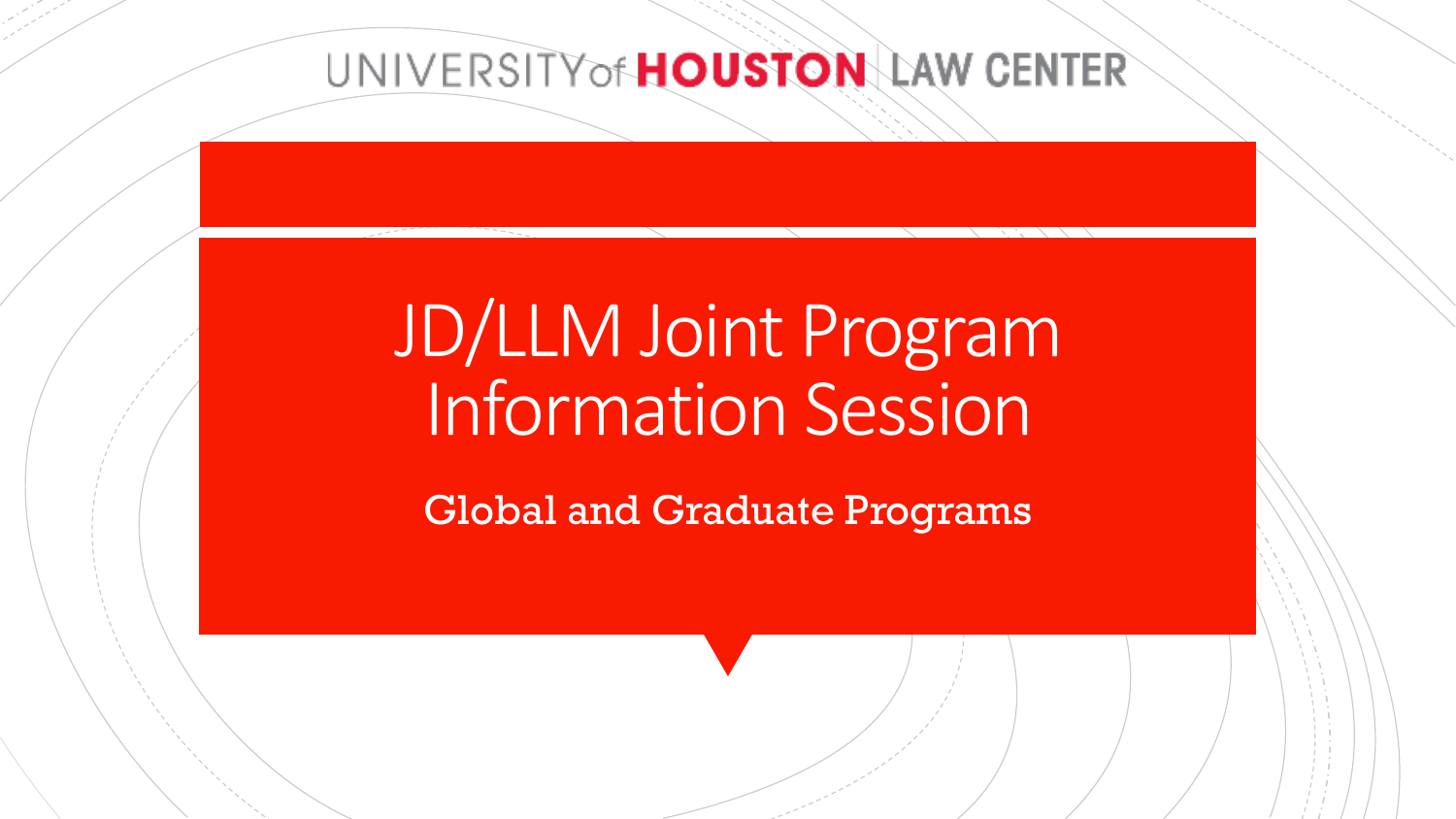#### AGENDA

- **-** Joint JD/LLM Program Overview
- **Eligibility**
- **Application Process & Course Audit**
- **Some Frequently Asked Questions**
- $Q & A$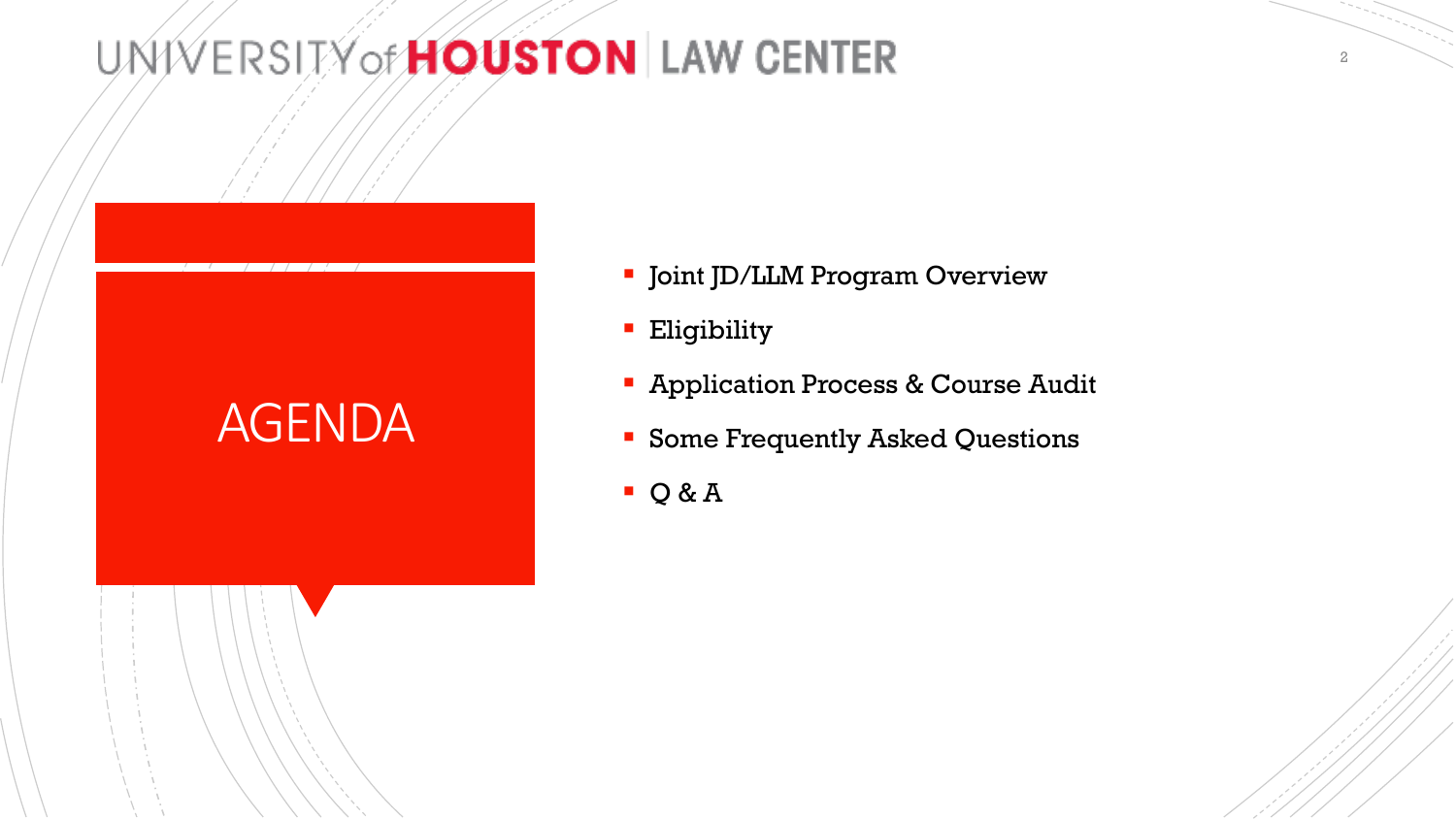# JOINT JD/LLM PROGRAM OVERVIEW

3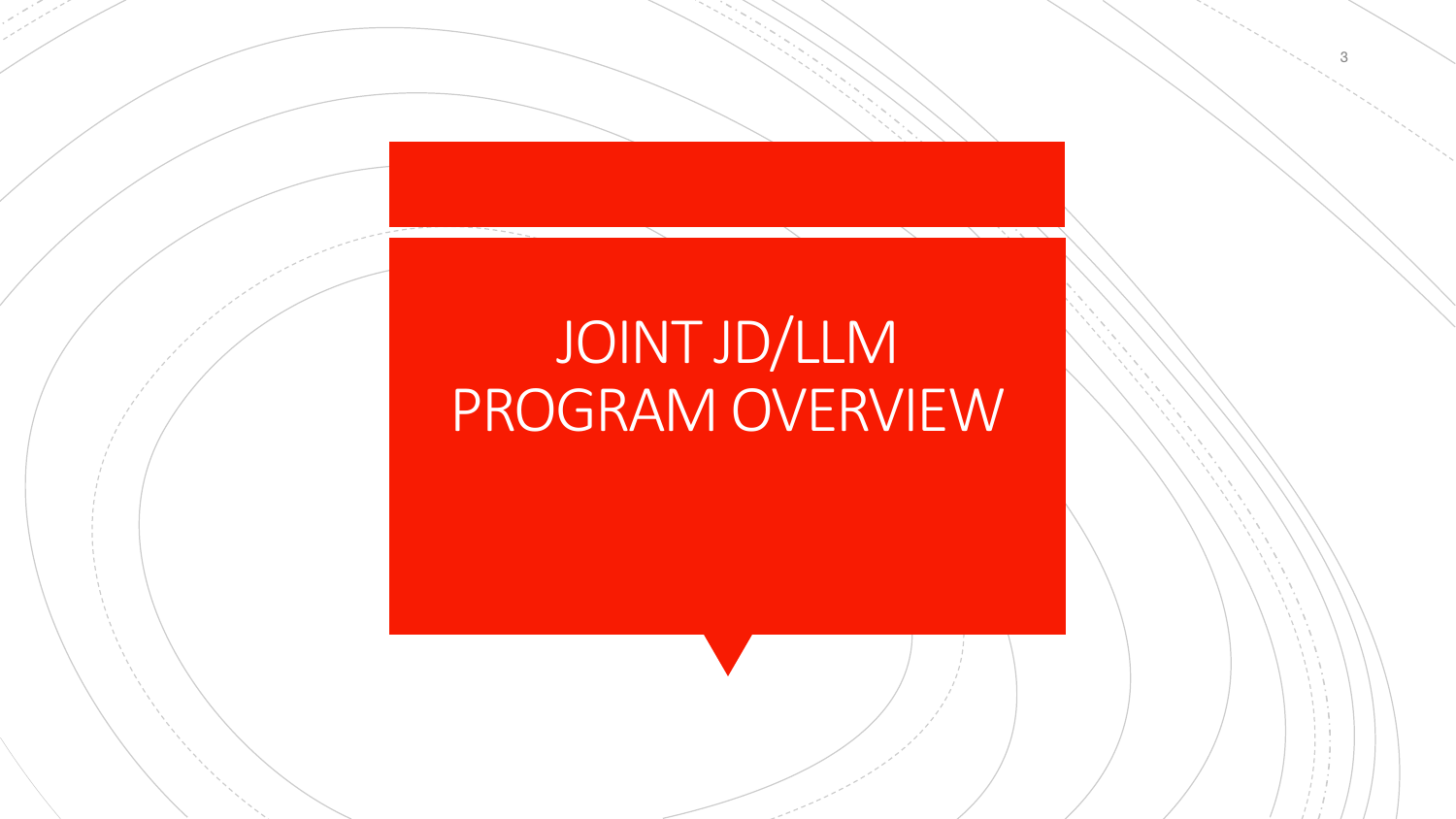#### Joint JD/LL.M. Program

• Opportunity to complete JD and LLM at the same time

4

- Shorter amount of time on average one additional semester instead of 1 full-time year
- **Less cost on average 15 credit hours instead of 24;** also some credits can be completed under the JD credit hour rate
- JD/LLM is earned after the completion of 105 credit hours (separately JD/90 credit hours, LLM/24 credit hours  $= 114$

https://www.law.uh.edu/llm/joint-degree.asp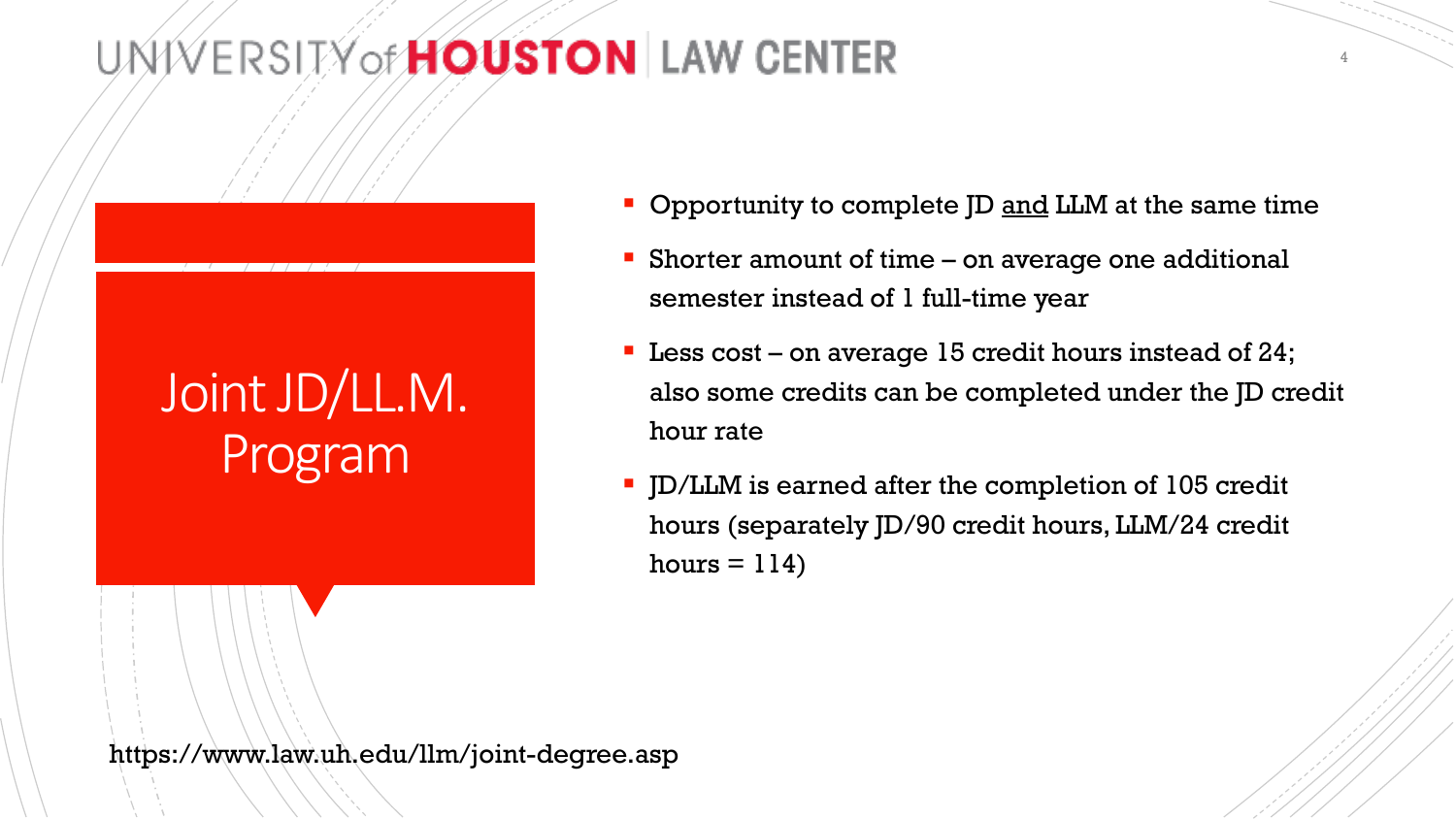#### Joint JD/LL.M. Program

|                                                  | <b>TOTAL</b>   |                                                                                                                                                                                                              | <b>REQUIRED</b><br><b>GRADE</b> | <b>WRITING</b>         |
|--------------------------------------------------|----------------|--------------------------------------------------------------------------------------------------------------------------------------------------------------------------------------------------------------|---------------------------------|------------------------|
| PROGRAM/                                         | <b>CREDITS</b> | <b>REQUIRED COURSEWORK</b>                                                                                                                                                                                   | <b>POINT</b>                    | <b>REQUIREMENT</b>     |
| <b>CONCENTRATION</b>                             |                |                                                                                                                                                                                                              | <b>AVERAGE</b>                  |                        |
| Energy, Environment &<br>Natural Resources Law   |                |                                                                                                                                                                                                              |                                 |                        |
| LL.M.                                            | 24             | 15 credits of EENR coursework                                                                                                                                                                                | 2.5                             | <b>Thesis Optional</b> |
|                                                  |                | 18 credits of health coursework to<br>include Advanced Health Law                                                                                                                                            |                                 |                        |
| Health Law LL.M.                                 | 24             | $(5108)$ ,                                                                                                                                                                                                   | 2.5                             | <b>Thesis Optional</b> |
| Intellectual Property &<br>Information Law LL.M. | 24             | 15 credits of intellectual property<br>and information law coursework                                                                                                                                        | 2.5                             | <b>Thesis Optional</b> |
|                                                  |                |                                                                                                                                                                                                              |                                 |                        |
| International Law LL.M.                          | 24             | 15 credits of international law<br>coursework                                                                                                                                                                | 2.5                             | <b>Thesis Optional</b> |
|                                                  |                | 18 credits of tax law courses to<br>include Tax Ethics (5288) and Tax<br>Research (5151), *(5459-Federal<br>Income Tax is a required<br>prerequisite and not eligible to be<br>counted towards the 18 credit |                                 |                        |
| Tax Law LL.M.                                    | 24             | hour requirement)                                                                                                                                                                                            | 2.5                             | Thesis Optional        |

5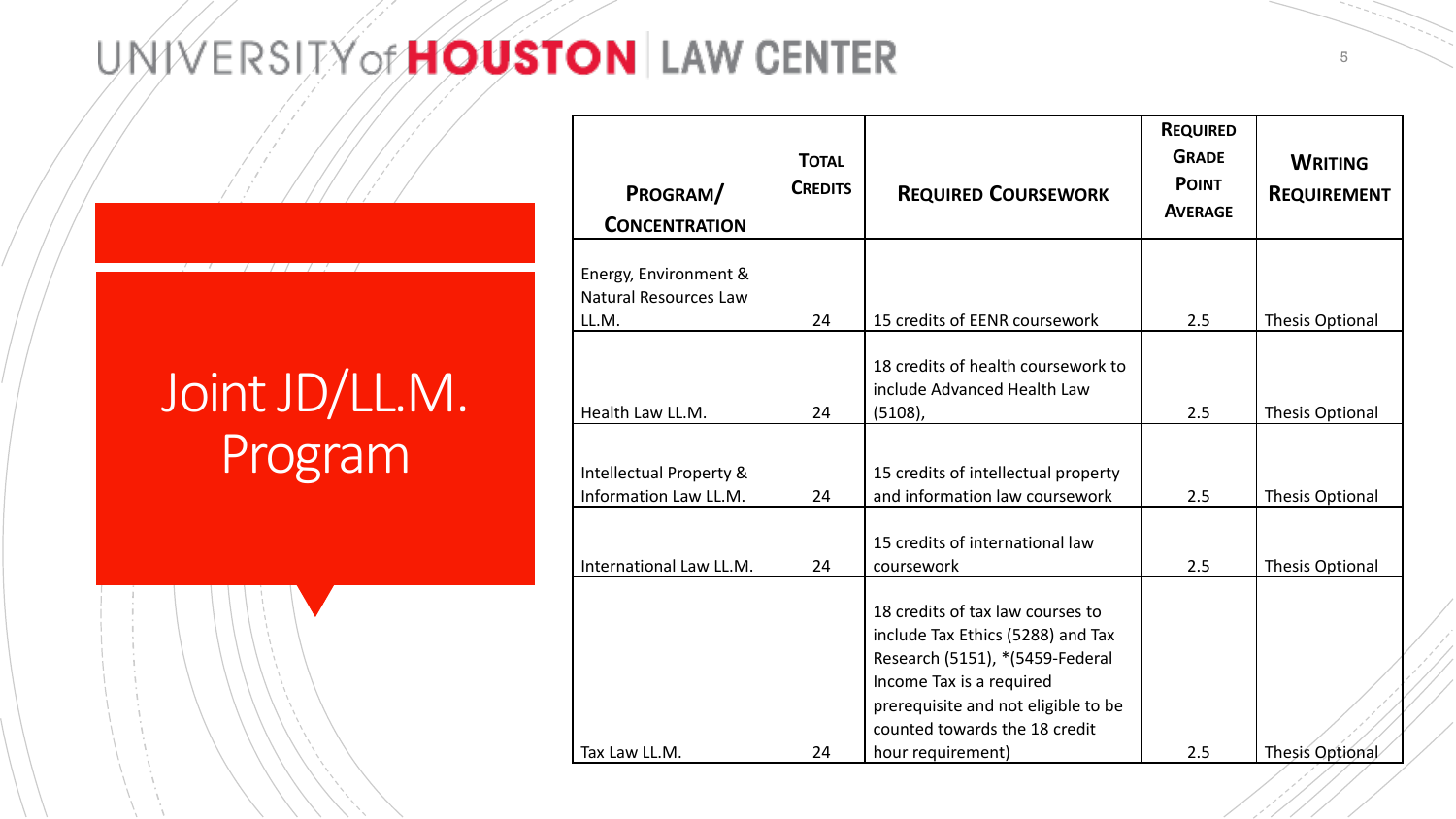# **Eligibility**

- **After 30 JD hours**
- **Not later than Fall semester of final year**
- Suggest as soon as possible so that you can take full advantage of the program benefits (course selection, etc.)
- **Uisiting Students and Transfer Students** 
	- Must have completed at least 12 credit hours for at least one semester at UHLC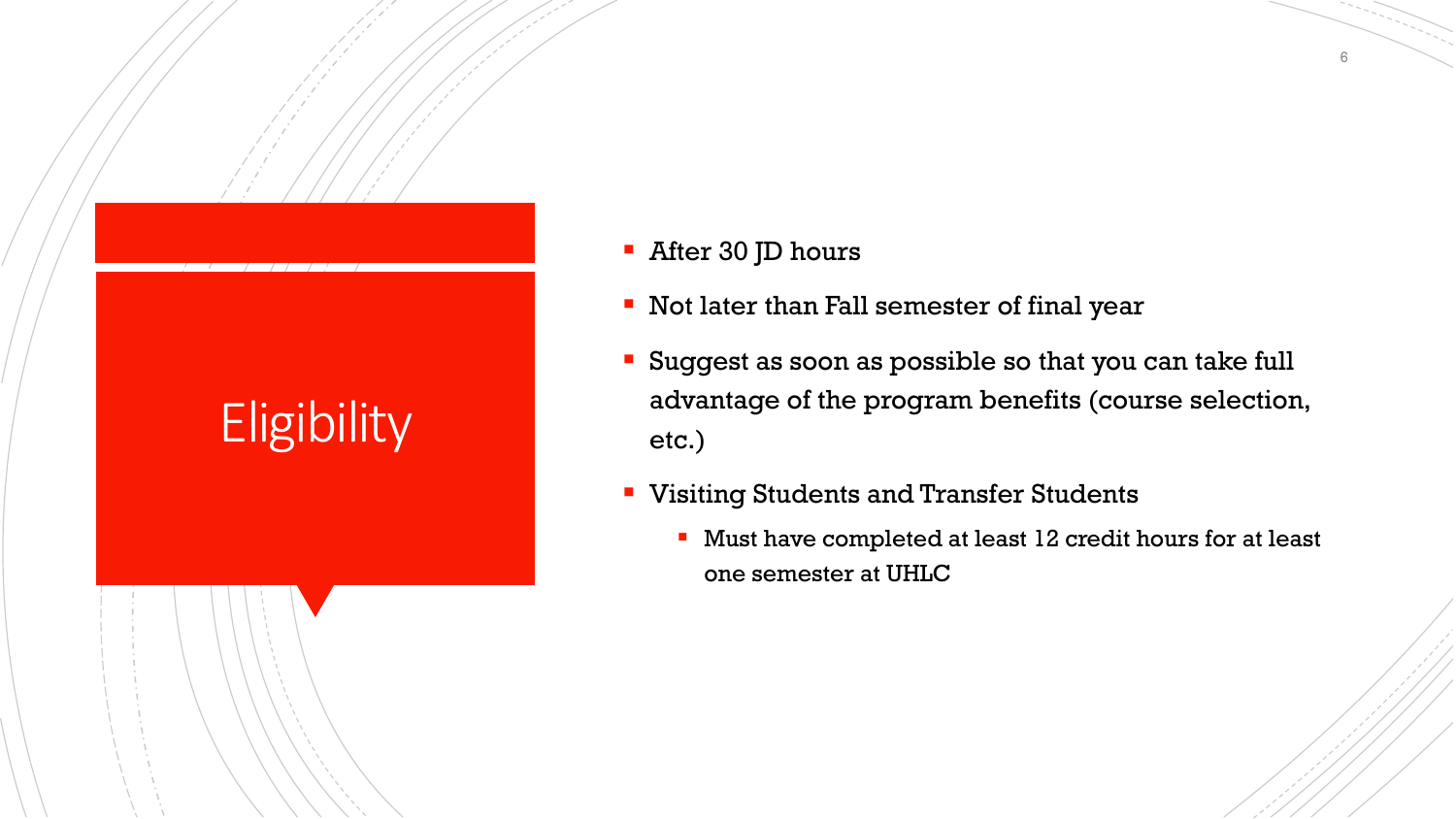#### **Application** Process

- **Direct application process not submitted through** LSAC
- Make application requests to  $\lim_{\omega \to 0} \omega$ uh.edu
- **Compete application includes:** 
	- **Complete and signed application,**
	- **P** resume or CV,
	- <sup>2</sup> 2 letters of recommendation from tenured faculty
- Submit application requests to **[llm@uh.edu](mailto:llm@uh.edu)**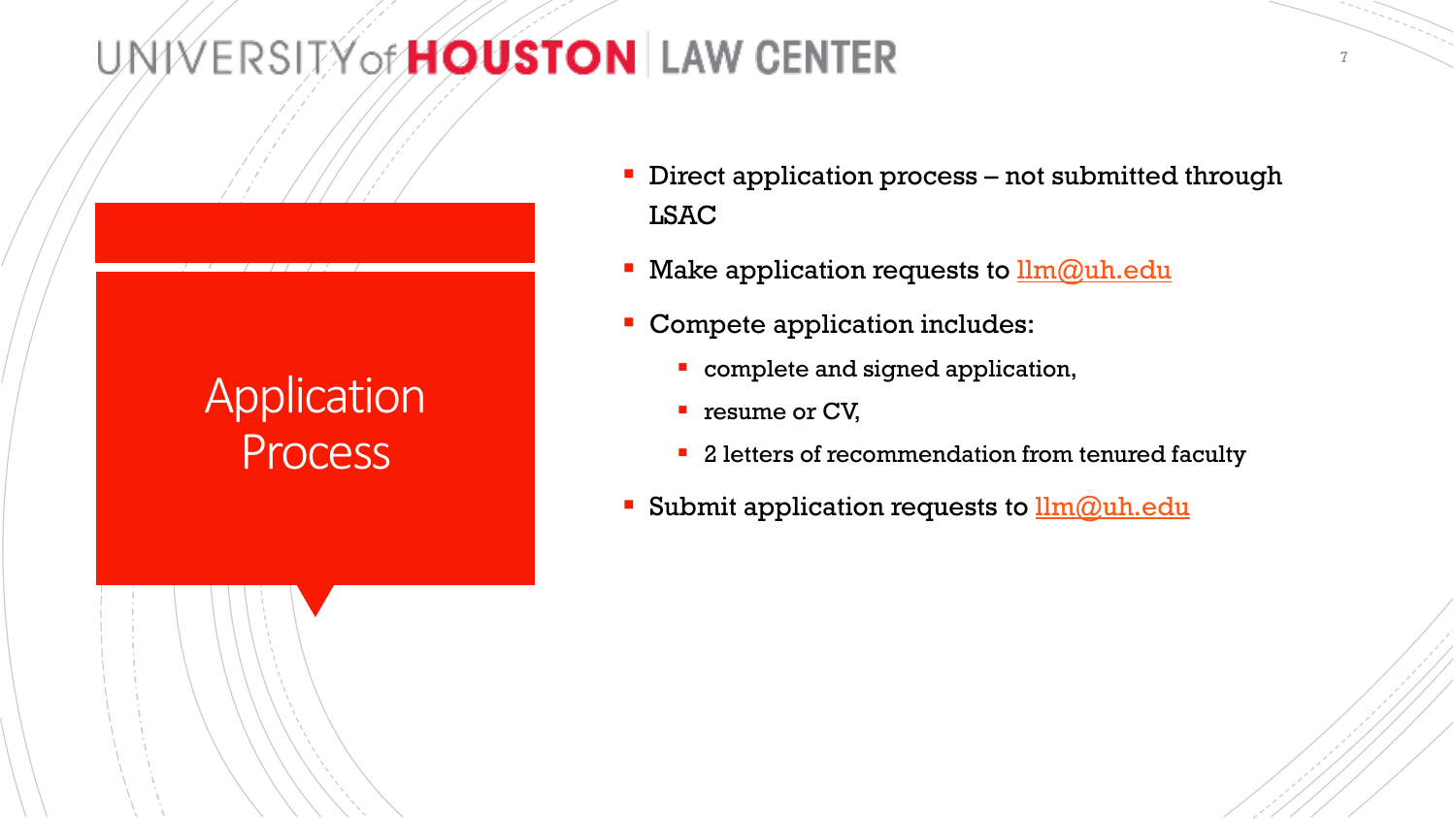### Audit of **Courses**

- **Upon acceptance into the joint JD/LLM program:** 
	- Students will receive an audit spreadsheet of all law courses previously completed that qualify as LL.M. courses.
- **Each semester, joint degree students will receive an** audit of courses taken that satisfy LLM degree requirements.
- A final audit of courses is conducted to confirm program requirements for LLM degree are met.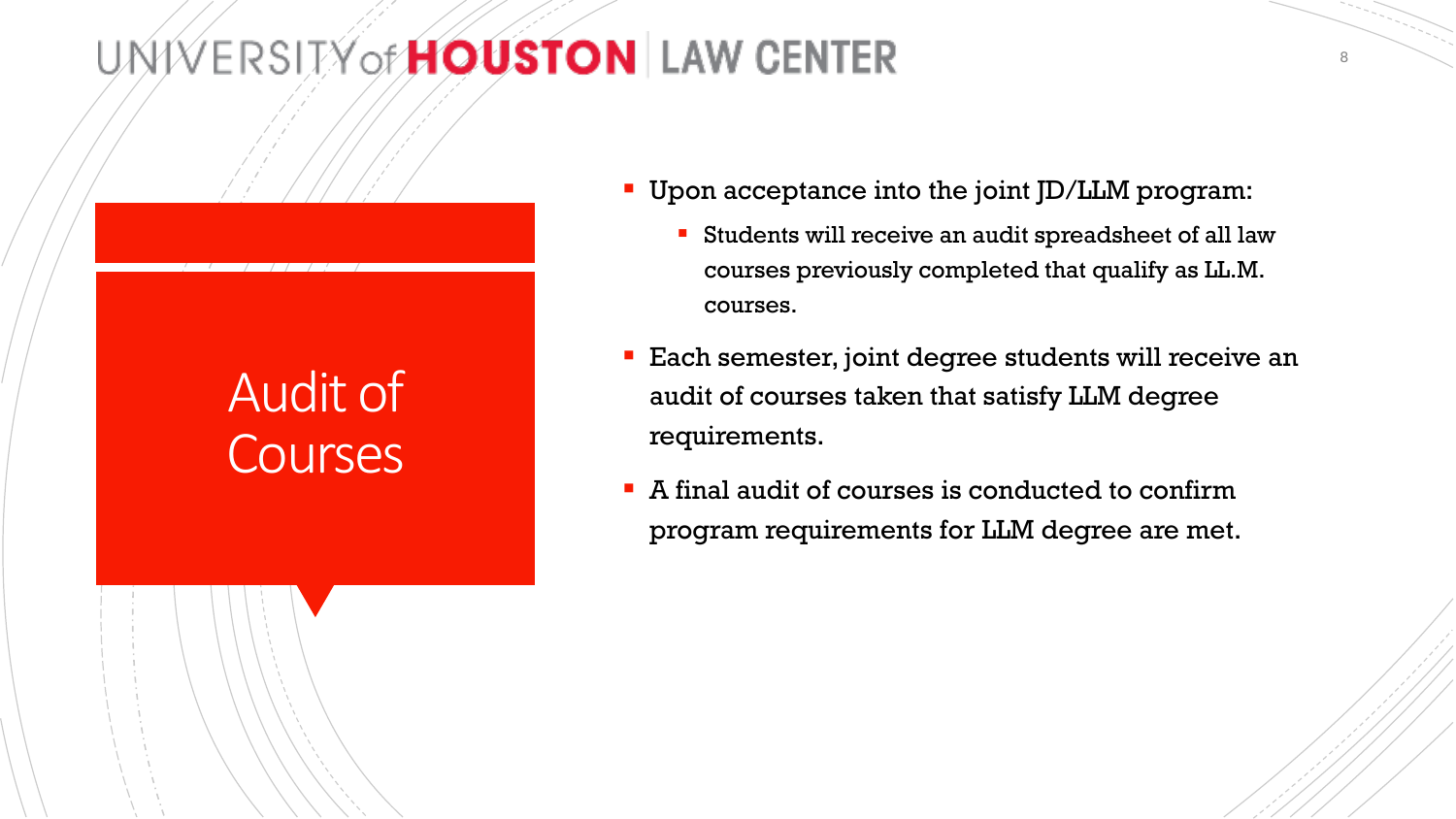#### Benefits of LLM

- **Additional credential**
- **Specialization**
- **Credibility**
- **Concentrated focus**
- **Stand out from other law school graduates**
- And more…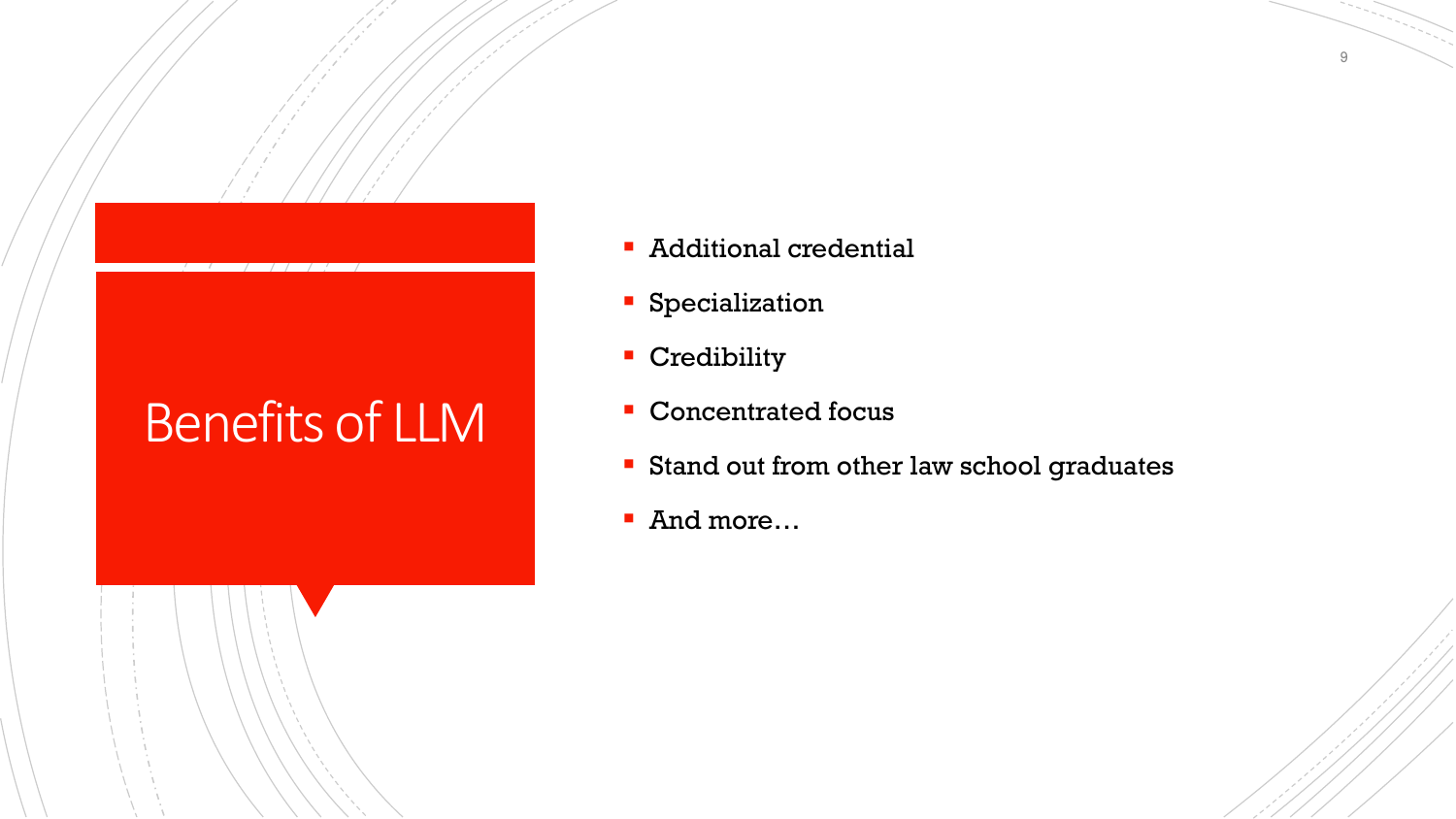#### Some Frequently Asked Questions

- **What if I have questions about the JD Program?** 
	- **Address with JD Student Services**
- When will I graduate with my JD and LLM degrees?
	- You will have both degrees conferred after completion of the requirements for both degrees.
- **When do I file for graduation?** 
	- **You file for graduation after completion of 105 credit** hours and satisfaction of JD/LLM Joint Degree requirements.
- Can I sit for the Texas bar exam while in the JD/LLM program?
	- So long as you have met the requirements of the JD degree, even if you have not yet graduated, you can sit for the Texas Bar exam.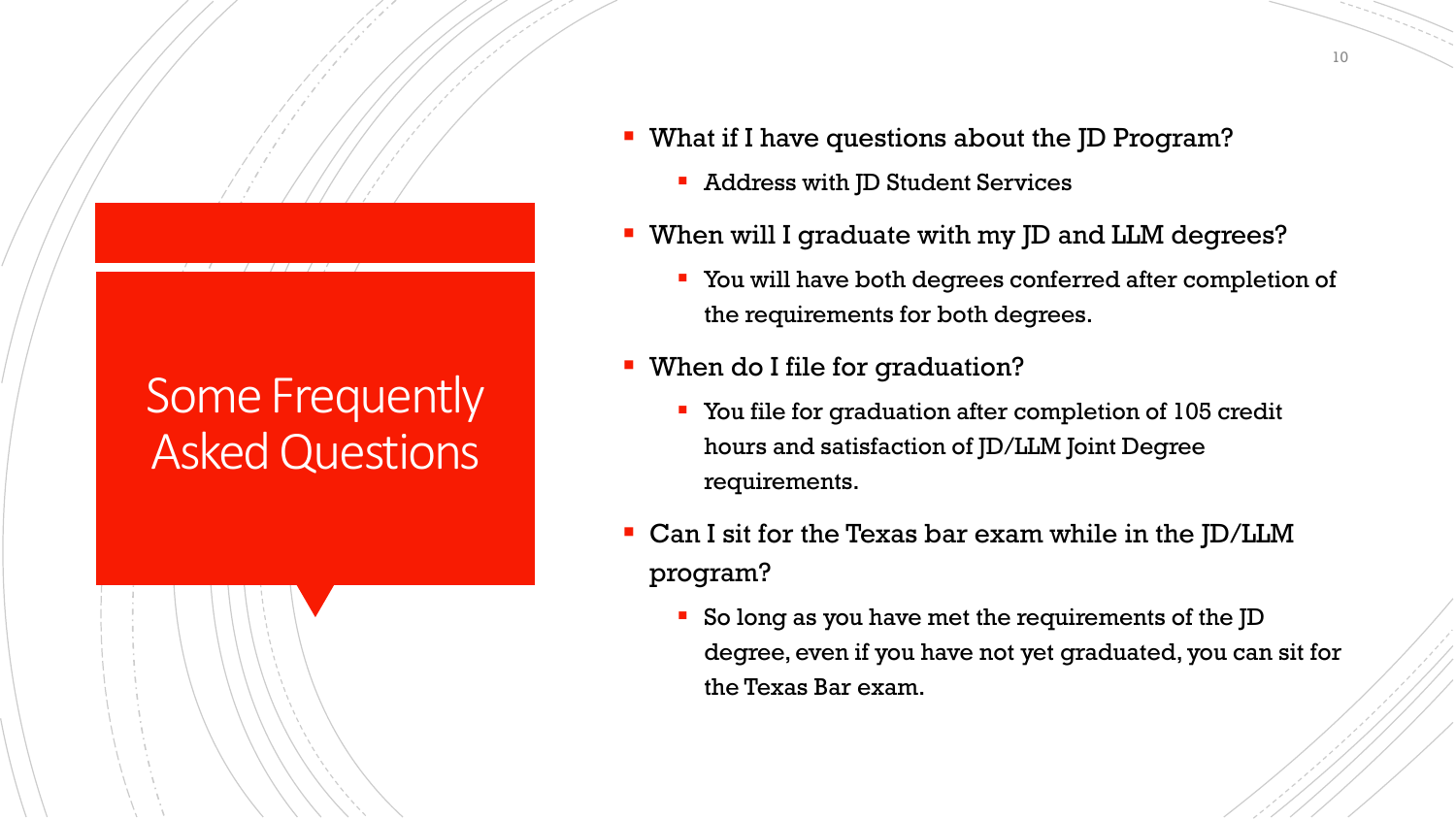Webpage: <https://www.law.uh.edu/llm/joint-degree.asp>

email: lm@uh.edu

### Information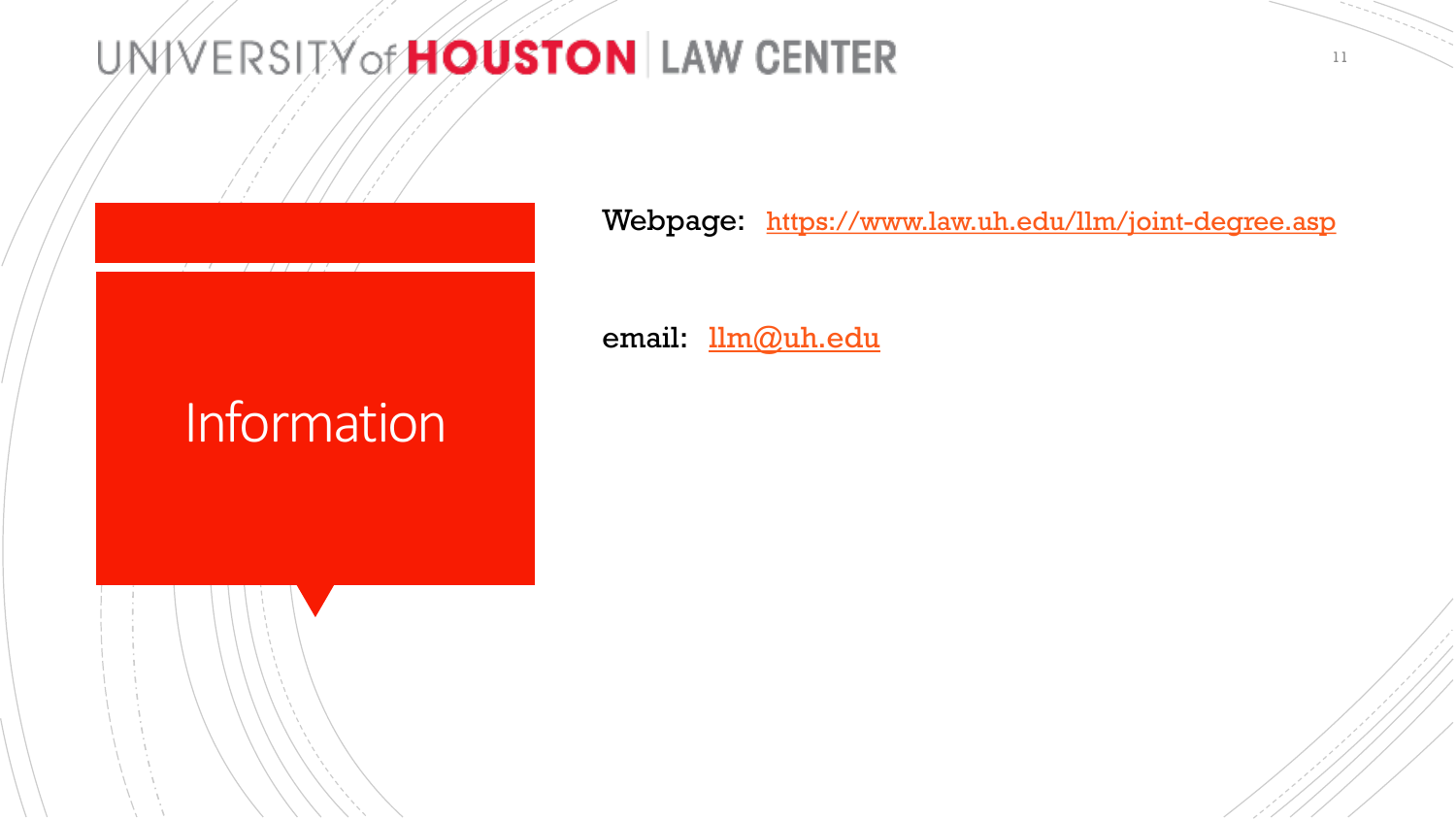# JD/LLM **Spotlight**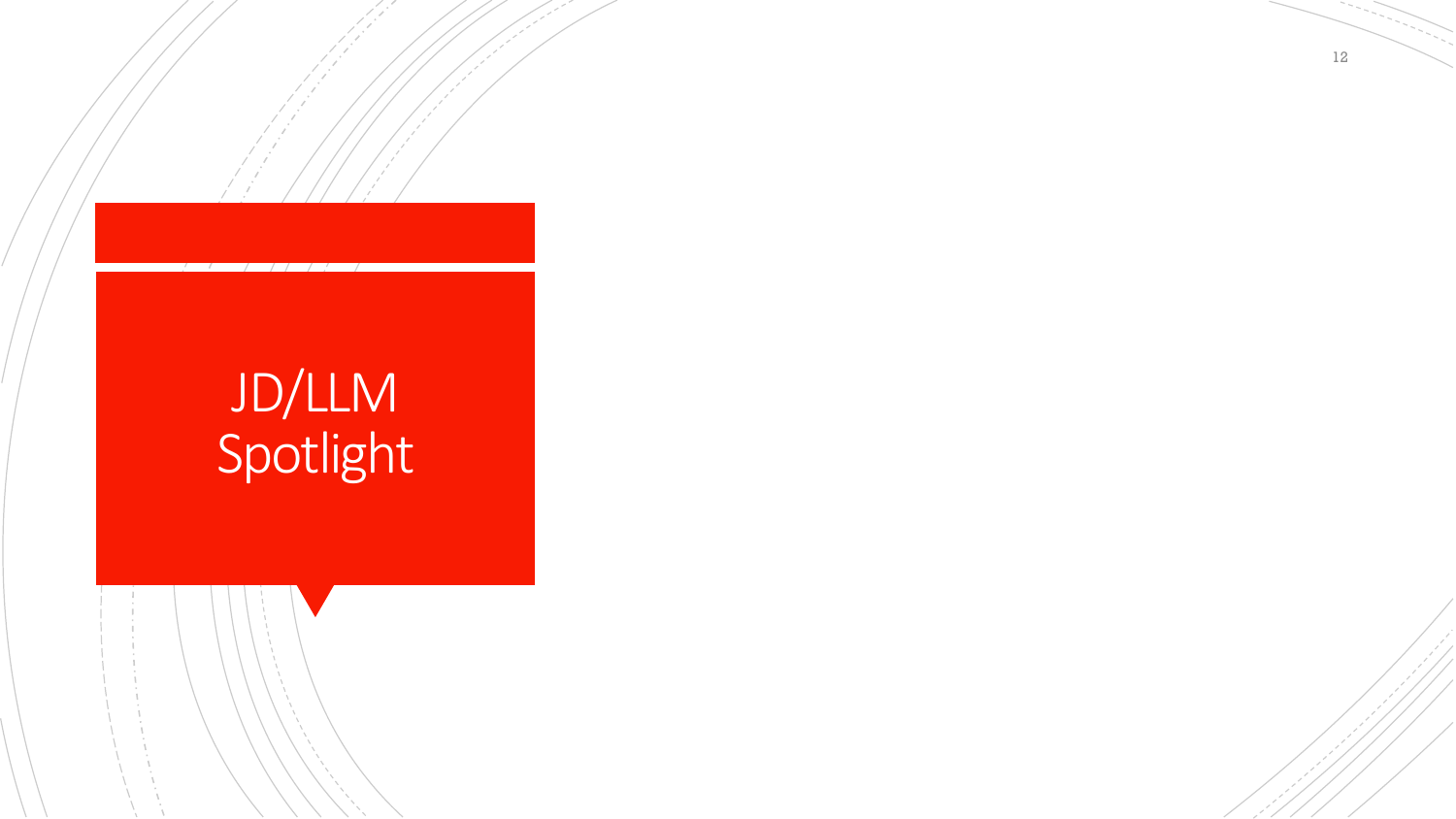

**Name**: Aaron Koenck **Degree**: Visiting J.D. Spring 2019, LL.M. in Environment, Energy, & Natural Resources 2019

**"**The joint JD/ LL.M. degree program at UH is one of the best experiences I have had in my academic career. Being part of this program allowed me to further build upon my energy and environmental law education from the brightest minds in the energy field; namely through course work and as an international energy transactions and arbitration research assistant. I firmly believe these academic opportunities are worth its weight in gold. On top of that, the extracurricular opportunities that come from being located in one of the major energy hubs are extraordinary. Houston is home to many of the global energy summits and international and national energy committees, one of which I serve on. This makes it the best place to learn and build a professional network. I firmly believe being part of this joint JD/LL.M. program will pay dividends for many years to come! I am forever grateful to UH."